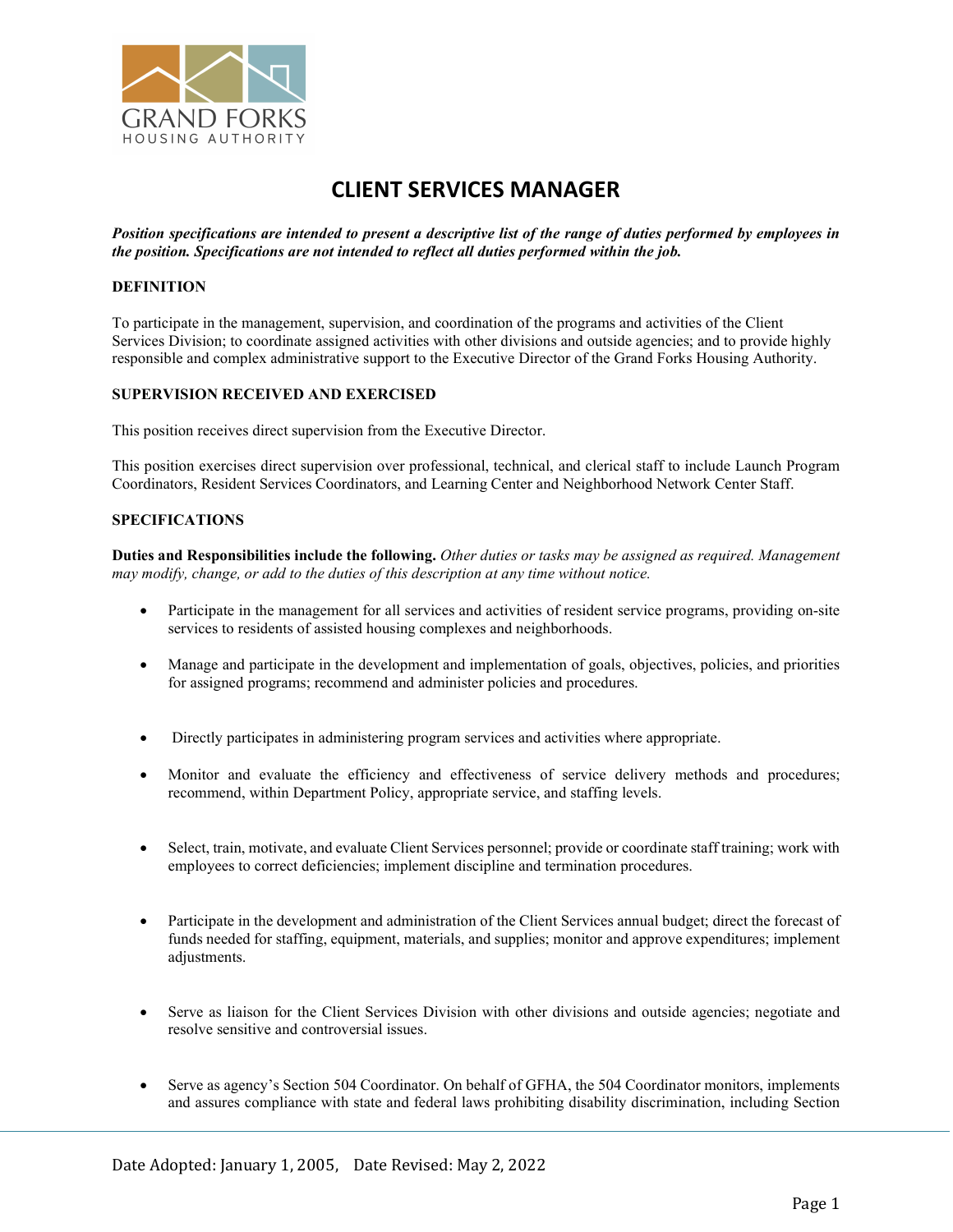

504 of the Rehabilitation Act of 1973 and Title II of the Americans with Disabilities Act (ADA). The 504 Coordinator protects qualified individuals with disabilities from discrimination on the basis of disability. The 504 Coordinator reviews and approves requests for reasonable accommodations presented by clients of GFHA.

- Serve as staff on a variety of boards, commissions, and committees as necessary; prepare and present staff reports and other necessary correspondence.
- Provide responsible staff assistance to the Executive Director.
- Develop and coordinate funding sources to support programs and activities of the Client Services Division. Recommend modifications to Clients Services programs, policies, and procedures as appropriate.
- Attend and participate in professional group meetings; stay abreast of current trends and innovations in the field of Permanent Supportive Housing.
- Respond to and resolve difficult and sensitive citizen inquiries and complaints.
- Maintains a working knowledge of all Client Services programs to ensure the proper and efficient operation of same.
- Maintains current knowledge of and ensures compliance with all applicable state and local laws, particularly regarding resident-landlord relations, all applicable Fair Housing laws, and ensures that all supervised associates are familiar with and understand them.
- Maintains courteous and continuous communication with associates and residents in a respectful and professional manner. Communicates with residents regarding questions and concerns and takes steps to resolve issues or refers them to appropriate associates. Responds to all residents in a courteous and prompt manner, prepares correspondence to residents and maintains accurate conversation records.
- Responsible for the hiring and termination of all Client Services Department staff.
- As needed, purchases supplies adhering to the property budget and company policies and procedures.
- Reviews, codes, and approves all department vendor invoices and forwards to the Finance Department for processing.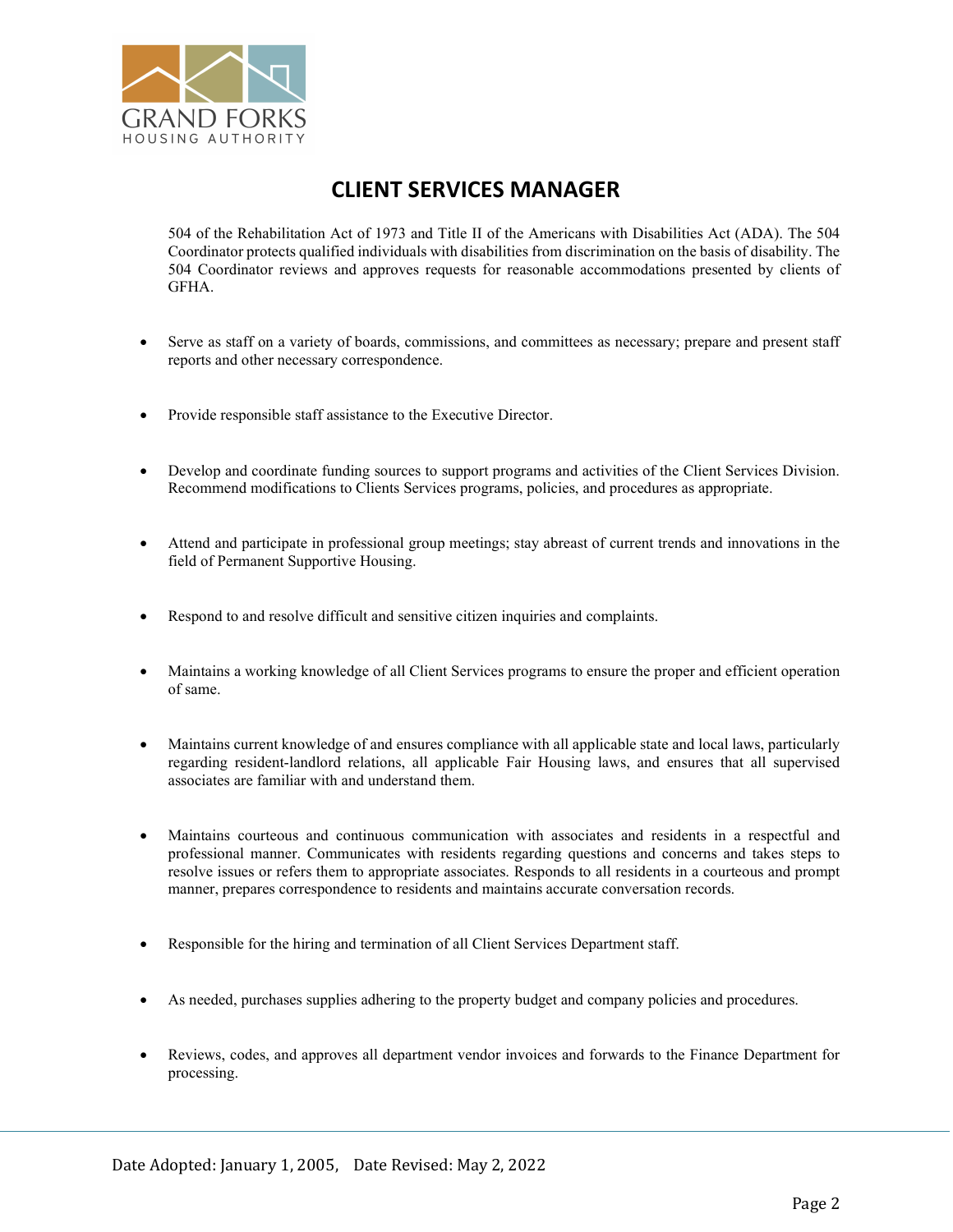

- Supports and motivates peers and staff to participate in company sponsored classes and provided training, with the objective of completing individual goals and objectives. Ensures staff is in compliance with all mandatory training.
- Supports industry networking and encourages staff to participate in industry association functions.
- Perform related duties and responsibilities as required.

## QUALIFICATIONS (Knowledge, Skills, and Abilities)

## Knowledge:

Operational characteristics, services, and activities of economic independence and self-sufficiency programs and housing programs; Management skills to analyze programs, policies, and operational needs; Principles and practices of program development and administration; Principles and practices of public and non-profit budget preparation and administration; Principles of supervision, training, and performance evaluation; Pertinent Federal, State, and local laws, codes, and regulations; Computer network systems, the Internet, and business and educational software; Marketing theories, principles, and practices and their application to program promotion.

## Skills:

Communicate clearly and concisely, both orally and in writing; Establish and maintain effective working relationships with those contacted in the course of work; Maintain mental capacity, which allows the capability of making sound decisions and demonstrating intellectual capabilities; Maintain mental capacity, which allows for effective interaction and communication with others; Write grants in support of resident and client service programs.

#### Abilities:

Manage, direct, and coordinate the work of lower level staff; Select, supervise, train, and evaluate staff; Oversee and direct the operations, services, and activities of economic independence and self-sufficiency programs and housing programs; Develop and administer, division goals, objectives and procedures; Prepare and administer large and complex budgets; Prepare clear and concise administrative and financial reports; Analyze problems, identify alternative solutions, project consequences of proposed actions and implement recommendations in support of goals; Research, analyze, and evaluate new service delivery methods and techniques; Interpret and apply Federal, State, and local policies, laws, and regulations.

#### Experience and Training Guidelines:

Any combination of Experience and Training that would likely provide the required knowledge and abilities is qualifying. A typical way to obtain the knowledge and abilities would be:

## Experience:

Four years of increasingly responsible experience in housing programs, including two years of administrative and supervisory responsibility.

## Training: